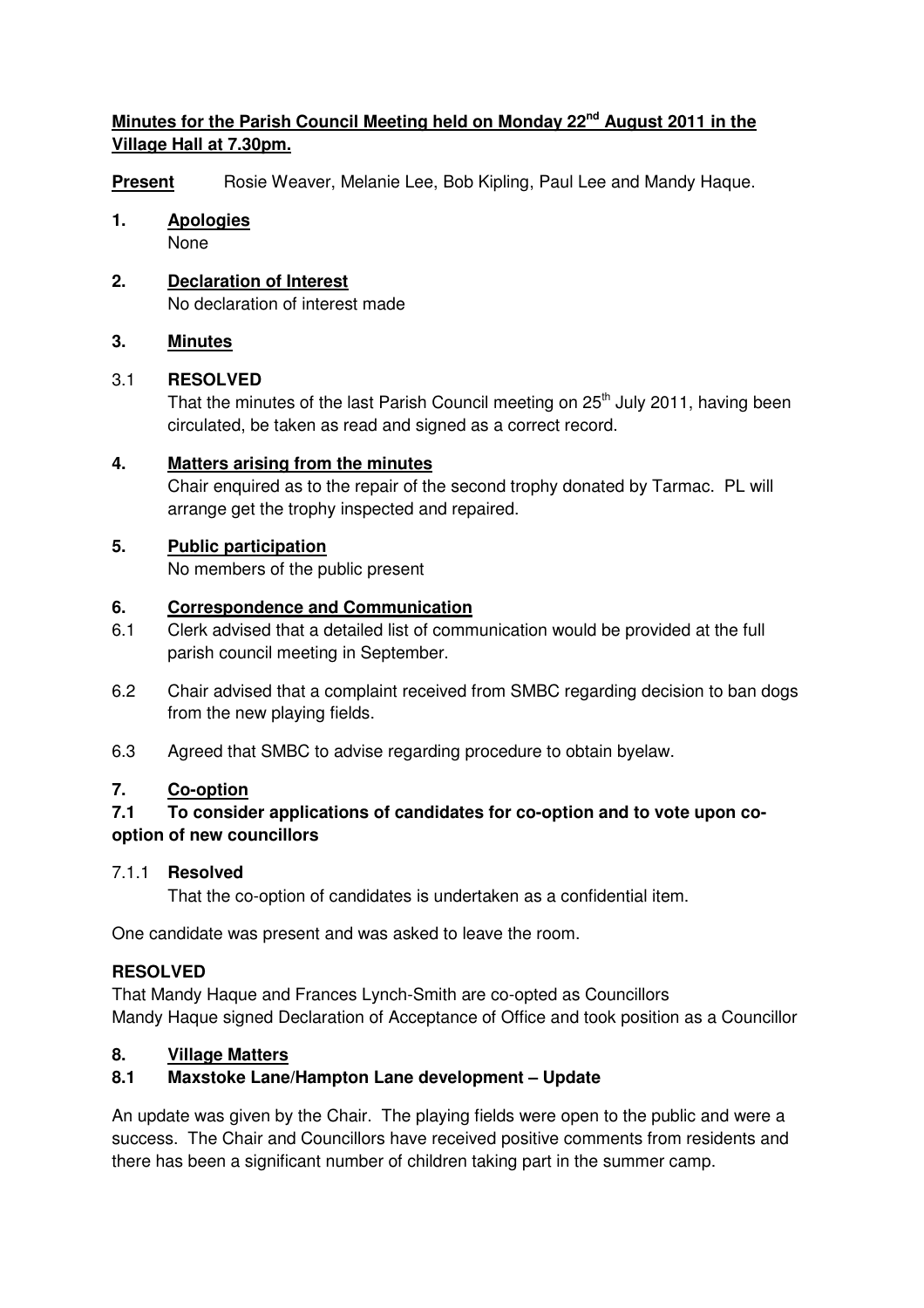## **8.1.1 To consider and agree the form of Licence for the new playing fields**

### **RESOLVED**

Licence to be circulated to all Councillors and if approved, this may be signed. BK to contact solicitor and discuss the Licence.

#### **8.1.2 To consider and approve the purchase of various sundry items up to the sum of £2,000 for the new playing fields**

#### **RESOLVED**

To purchase various sundry items up to the sum of £2,000 for the new playing fields

## **8.1.3 To consider and agree to instruct waste collection services to remove waste from the new playing fields and also agree the purchase of waste bins and any associated items**

#### **RESOLVED**

To instruct waste collection to remove waste from the new playing fields

8.2 **Birmingham Airport** – Notice has been received of the Biennial review of night flying policy. A Consultation is to take place and began on  $1<sup>st</sup>$  June 2011. To commence from Winter 2011. Report received and representations to be made by 24<sup>th</sup> August 2011

8.2.1 Mandy Haque advised that there were no major changes for the winter 2011 flight policy.

### **9. Planning Matters**

**9.1 Ref/3749 Site at Barn, Eaves Green Lane, Meriden Coventry –** Appeal to enforcement notice issued by SMBC Comment: No comment required

**9.2 2011/1131 147 Fillongley Road, Meriden CV7 7LT** – Ground floor front/side extension with first floor side extension Comment: neighbour notification

**9.3 2011/1125 7 Hampton Grange, Meriden, CV7 7RU** – Demolish existing detached garage and erect two storey side extension (resubmission of 2010/693) Comment: **Object, breach of greenbelt policy, Landscaping and design and character of the area (repeat of comment made to application 2010/693)**

**9.4 2011/1235 Land at Maxstoke Lane, Meriden CV7 7ND** - Variation of condition 4 of consent 2009/1513 (residential development for 82 dwellings to include a mixture of 2,3,4 & 5 bedroomed houses) relating to affordable housing Comment: No comment